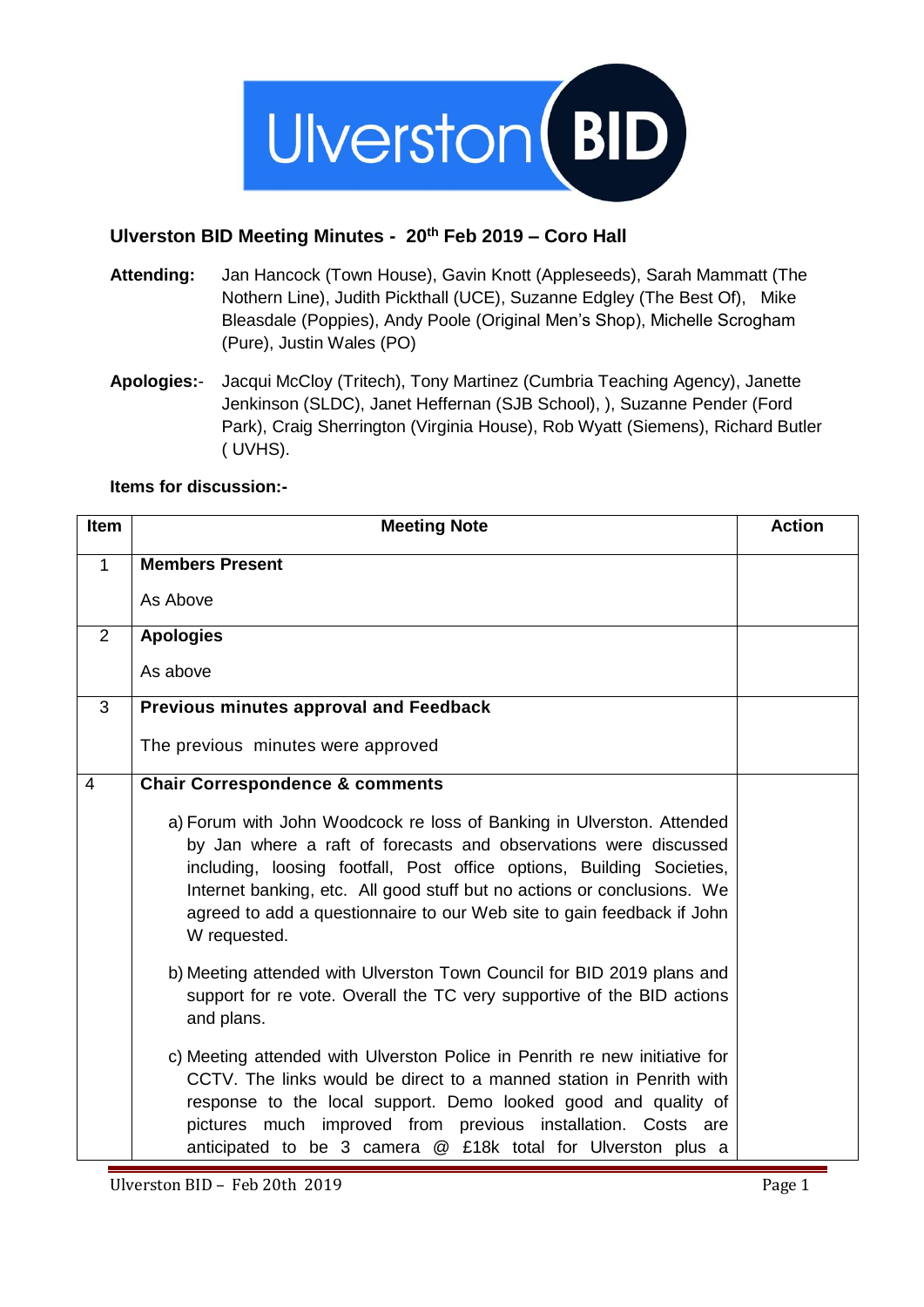|   | maintenance fee of $\sim$ £1500. Ulv police very keen and it addresses the<br>growing concern of some levy payers for additional security. Unclear<br>how 3 cameras could make a big difference & how the local response<br>from Barrow would be adequate? BID may get an application for any<br>funding. (at this stage this is just a heads up)                                                                                                                                                                                             |                            |
|---|-----------------------------------------------------------------------------------------------------------------------------------------------------------------------------------------------------------------------------------------------------------------------------------------------------------------------------------------------------------------------------------------------------------------------------------------------------------------------------------------------------------------------------------------------|----------------------------|
|   | d) Tour of Britain Plaques now removed and stored. There is a suggestion<br>for permanent display within the indoor market being an option. All<br>removed at Town Council expense.                                                                                                                                                                                                                                                                                                                                                           |                            |
|   | e) Wi-Fi Service Level Agreement. Now signed by Jan.                                                                                                                                                                                                                                                                                                                                                                                                                                                                                          |                            |
|   | f) Pavement Repairs. First phase now complete adding bollards to some<br>areas to avoid on-pavement parking and damage e.g. Market St<br>adjacent the cross. Phase 2 about to start with priority of Market St and<br>Brogden St but some input requested from traders for their priory<br>areas. Judy to draft a request & issue to Justin to get on BID site &<br>Facebook and pass to Michelle for traders Facebook page & also to<br>Ralph for traders' response. We have a deadline of 15 <sup>th</sup> Mar before<br>work starts again. | Judy, Justin,<br>Michelle. |
|   | g) Ulverston Leisure Centre requested clarity on payment of Levy for<br>charities. Justin has given a yes response & will follow with meeting.                                                                                                                                                                                                                                                                                                                                                                                                | Justin                     |
|   | h) BID has receive a request from Manchester University for research info<br>on marketing and promotions. We have agreed, with any final report<br>available also to us.                                                                                                                                                                                                                                                                                                                                                                      | Justin                     |
| 5 | <b>Finance</b>                                                                                                                                                                                                                                                                                                                                                                                                                                                                                                                                |                            |
|   | Jacqui provided as the usual comprehensive status (Despite being in sick<br>bed). Highlights include :-                                                                                                                                                                                                                                                                                                                                                                                                                                       |                            |
|   | Scheduled payments in March to Loyal Free and SLDC for levy collection<br>in place $@E4800$ & £4161. The balance of levy not received is now an<br>accumulated £20k. We have still not received the list from SLDC of non-<br>payers and as such cannot address the opportunity to alleviate this loss.                                                                                                                                                                                                                                       |                            |
|   | Completing all the current list of activities and those in the pipeline will<br>leave us with a surplus of ~£11k at end year. (This will be an additional<br>+£18k with two applications refused during this meeting).                                                                                                                                                                                                                                                                                                                        |                            |
|   | Further accumulation will continue in our final year based on present list<br>of commitments. Our final year of this tenure will be carefully managed to<br>avoid any undue surplus or cash flow issues.                                                                                                                                                                                                                                                                                                                                      |                            |
|   | Cash $@$ Bank currently = £89k.                                                                                                                                                                                                                                                                                                                                                                                                                                                                                                               |                            |
|   | As a formal procedure the approval of the Board for the full commitment<br>to the town Wi-Fi following full assessment of scope and MBC capability<br>and costs @ £39,500 for 5 years was confirmed.                                                                                                                                                                                                                                                                                                                                          |                            |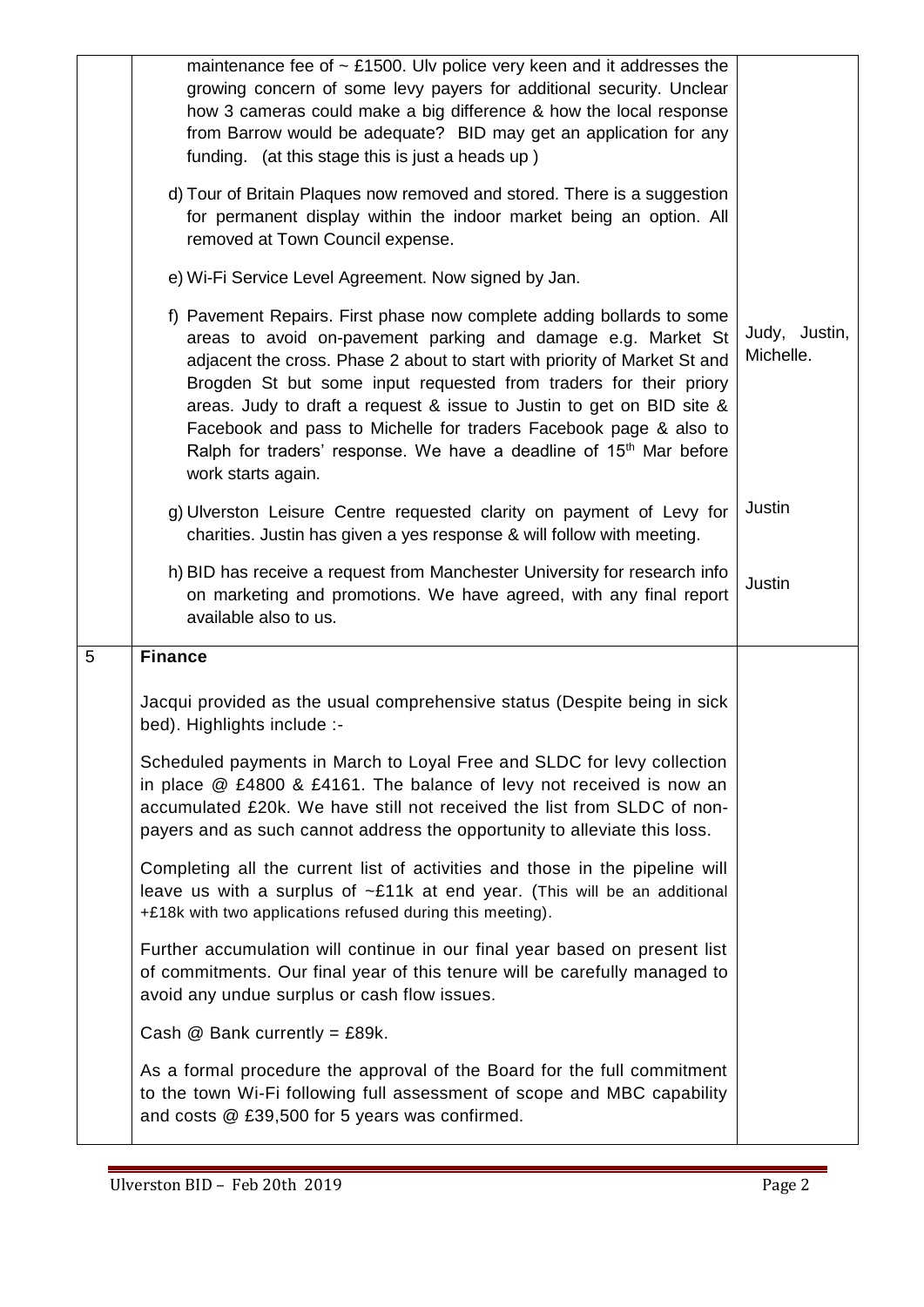| 6              | <b>Justin's Report &amp; Updates</b>                                                                                                                                                                                                                                                                                                                                                                                                                                                                                                |               |  |
|----------------|-------------------------------------------------------------------------------------------------------------------------------------------------------------------------------------------------------------------------------------------------------------------------------------------------------------------------------------------------------------------------------------------------------------------------------------------------------------------------------------------------------------------------------------|---------------|--|
|                | Justin tabled a more complete breakdown of the commitments we are<br>progressing for 2019.(see attached) These include :-                                                                                                                                                                                                                                                                                                                                                                                                           |               |  |
|                | Ulverston in Bloom $@$ a max cost of £12,000 including £1,000<br>contingency. Watering at 3x per week x 4 hrs per day has been included<br>in the costs.                                                                                                                                                                                                                                                                                                                                                                            |               |  |
|                | Max cost for Late Night Shopping of £6,075. A weekly attendance draw<br>has been proposed for those using the Wi-Fi / App between 6 to 8pm has<br>been suggested and this will be worked into a proposal by Justin.<br>business mail drop will be looked at to advertise this event. Scheduled<br>for each Thursday 28th Nov to 19 <sup>th</sup> Dec. The event will include branded<br>bags with Traders offered the opportunity to add into these bags<br>promotional materials. Full promotion of the event will be carried out. | <b>Justin</b> |  |
|                | A budget of £2,150 for training has been established which now includes<br>3x workshops from "The Best Of" for "8 steps to boost your business".<br>An option to extend all training will be considered if response is greater<br>than we have scheduled.                                                                                                                                                                                                                                                                           |               |  |
|                | Follow up on parking initiatives with SLDC due by end Feb                                                                                                                                                                                                                                                                                                                                                                                                                                                                           | Justin        |  |
|                | The Board approved the go ahead for all the above initiatives.                                                                                                                                                                                                                                                                                                                                                                                                                                                                      |               |  |
|                | <b>Loyal Free</b>                                                                                                                                                                                                                                                                                                                                                                                                                                                                                                                   |               |  |
|                | The activity on the App has been static last couple of months and new<br>initiative by the company will be presented next month by Loyal Free at<br>the Board meeting where this will be discussed. New promotional<br>materials and window stickers etc. will be issued to traders shortly. Loyal<br>Free are booked to be at Fine Fest to promote the App.                                                                                                                                                                        |               |  |
| $\overline{7}$ | <b>Grant Applications:-</b>                                                                                                                                                                                                                                                                                                                                                                                                                                                                                                         |               |  |
|                | Ford Park performance raised area. The Board agreed that a<br>performance area within the Park is desirable and would be a benefit to a<br>number of events.                                                                                                                                                                                                                                                                                                                                                                        |               |  |
|                | However the use of BID funds for this project was not agreed, with<br>perhaps a more commercial sponsor being possibly available with a link<br>to the construction industry. Application Refused.                                                                                                                                                                                                                                                                                                                                  |               |  |
|                |                                                                                                                                                                                                                                                                                                                                                                                                                                                                                                                                     |               |  |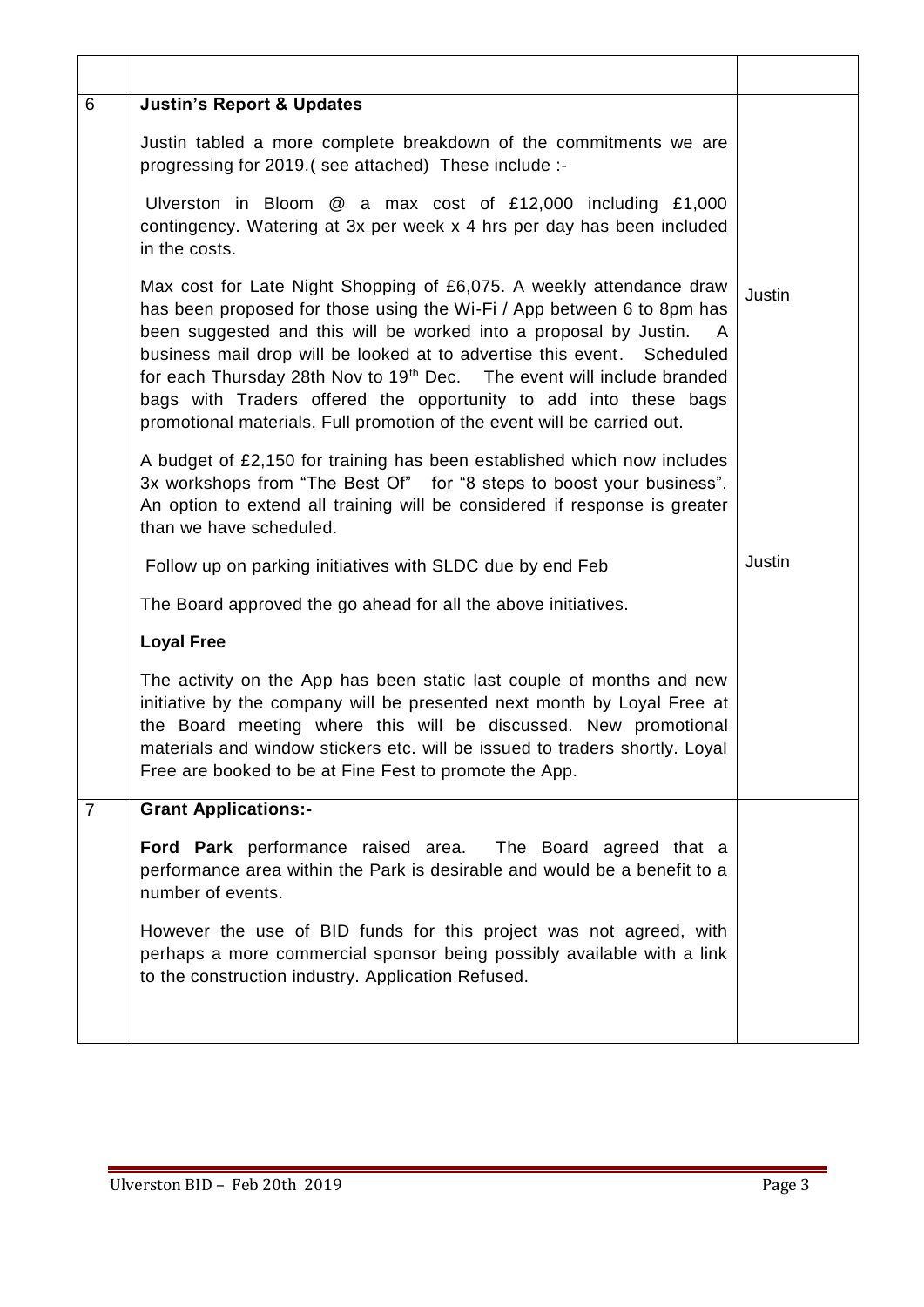**BMX track.** Discussion included requests for organisers to look at:-

Road closure request for the Sunday event.

There was concern raised on safety with this event planned for the hard surfaced area within the town. From the video evidence it was not clear if this has being carried out in this way before & therefore additional insurance risk this may introduce. The BID would not like to be associated with a high risk event where adequate precautions were not firmly addressed.

The committee do recognise the town centre is an ideal place to hold the event to meet the objective of increasing town footfall and community involvement, but the organisers need to be clear this location should be satisfactory from all points of view including access and safety.

We do require the BID branding to be prominently displayed and included in all advertising and promotions.

Liaise with UCE required, who are responsible for the outdoor markets and arrange any logistical issues.

The Board would like to see a copy of the detailed event plan when fully formulated.

Application accepted at £1655.

# **Canal Rolling Bridge.**

The original concept of pathway signage art installation was supported by the Board as part of the wider scheme to welcome and direct visitors and traffic towards the town centre and other trails. However whilst the Board are interested and support the whole effort of clear up and preservation around the bridge we are currently of the view that the proposed cycle pathway was an integral part of the proposal. Whilst this remains off the scheme, the upgrade and preservation of the bridge hasn't delivered the same focus but becomes a new venture which from the submission has already secured support from elsewhere. Application Refused.

# **UCP Leaflet Distribution**

Distribution of the printed leaflet seen as vital for the town. Application accepted @ £1500.

# **Ulverston In Bloom.**

Floral additions to the town considered appropriate for the BID to support. Payment on invoices as work is completed. Application accepted at £6100.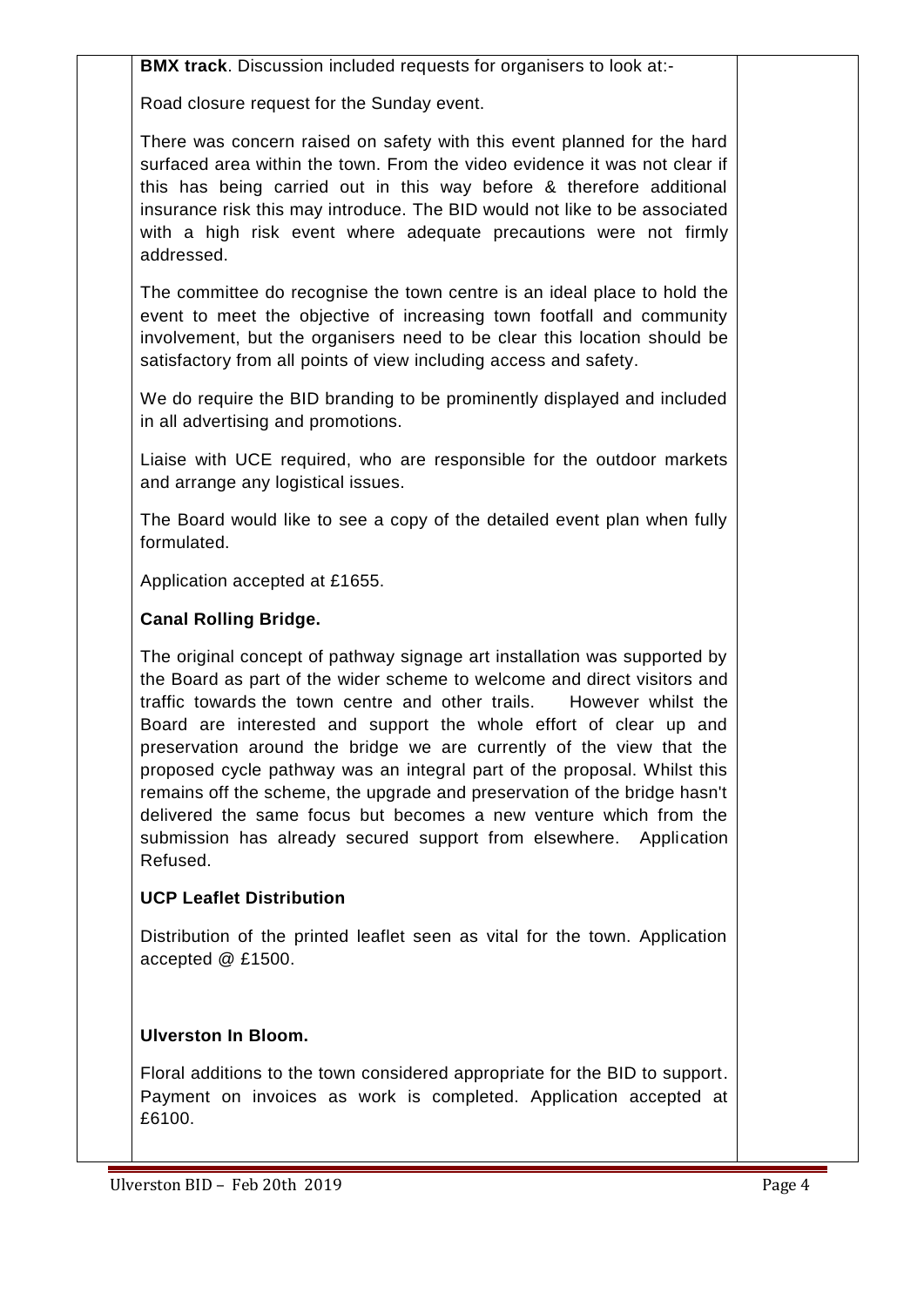|   | <b>Roxy Mural</b>                                                                                                                                                                                                                                                                                                   |       |
|---|---------------------------------------------------------------------------------------------------------------------------------------------------------------------------------------------------------------------------------------------------------------------------------------------------------------------|-------|
|   | Two artists planned to upgrade Stan's picture to include Stan & Ollie.<br>Whilst the current mural is regularly photographed and appears "around<br>the world", the location is not obvious and as such we need to incorporate<br>a plaque or a feature within the painting that identifies the town and<br>museum. |       |
|   | In addition the BID would expect to be acknowledged within that<br>commitment. Application accepted at £2750.                                                                                                                                                                                                       |       |
|   | Gavin to notify all above.                                                                                                                                                                                                                                                                                          | Gavin |
| 8 | <b>Next Meeting</b>                                                                                                                                                                                                                                                                                                 |       |
|   | Wed 20th Mar 2019 Venue Coro Hall (With Loyal Free)                                                                                                                                                                                                                                                                 |       |

#### **BUDGET REQUIREMENTS 2019 PROJECTS**

Breakdown data from Justin.

### **BLOOMING**

| <b>AMOUNT</b>  | <b>ITEM DESCRIPTION</b>        |       |       |
|----------------|--------------------------------|-------|-------|
| 150            | <b>CUP &amp; SAUCER BASKET</b> | 23.98 | 3597  |
| 150            | <b>BASKET FILL</b>             | 20    | 3000  |
| $\overline{2}$ | <b>SCHOOL PROJECTS</b>         | 500   | 1000  |
| 9              | <b>WEEKLY WATERING</b>         | 160   | 1440  |
| 150            | <b>HANGING BASKET BRACKET</b>  | 4.16  | 624   |
| 1              | <b>BRACKET FIX</b>             | 160   | 160   |
| 1              | <b>BASKET FIX</b>              | 160   | 160   |
| 1              | <b>CONTINGENCY</b>             | 1000  | 1000  |
|                |                                |       | 0     |
|                |                                |       | 10981 |

#### **LATE NIGHT SHOPPING**

| <b>AMOUNT</b> | <b>ITEM DESCRIPTION</b>         |      |      |
|---------------|---------------------------------|------|------|
| 1             | <b>DESIGN &amp; PRINT</b>       | 1500 | 1500 |
| 1             | <b>ADVERTS</b>                  | 500  | 500  |
| 4             | ENTERTAINMENT                   | 500  | 2000 |
| 4             | <b>WEEKLY COMP GAINING DATA</b> | 50   | 200  |
| 1             | <b>BUSINESS MAILDROP</b>        | 600  | 600  |
| 1500          | <b>BRANDED BAGS</b>             | 0.85 | 1275 |
|               |                                 |      | 0    |
|               |                                 |      | 0    |
|               |                                 |      | 0    |
|               |                                 |      | 6075 |